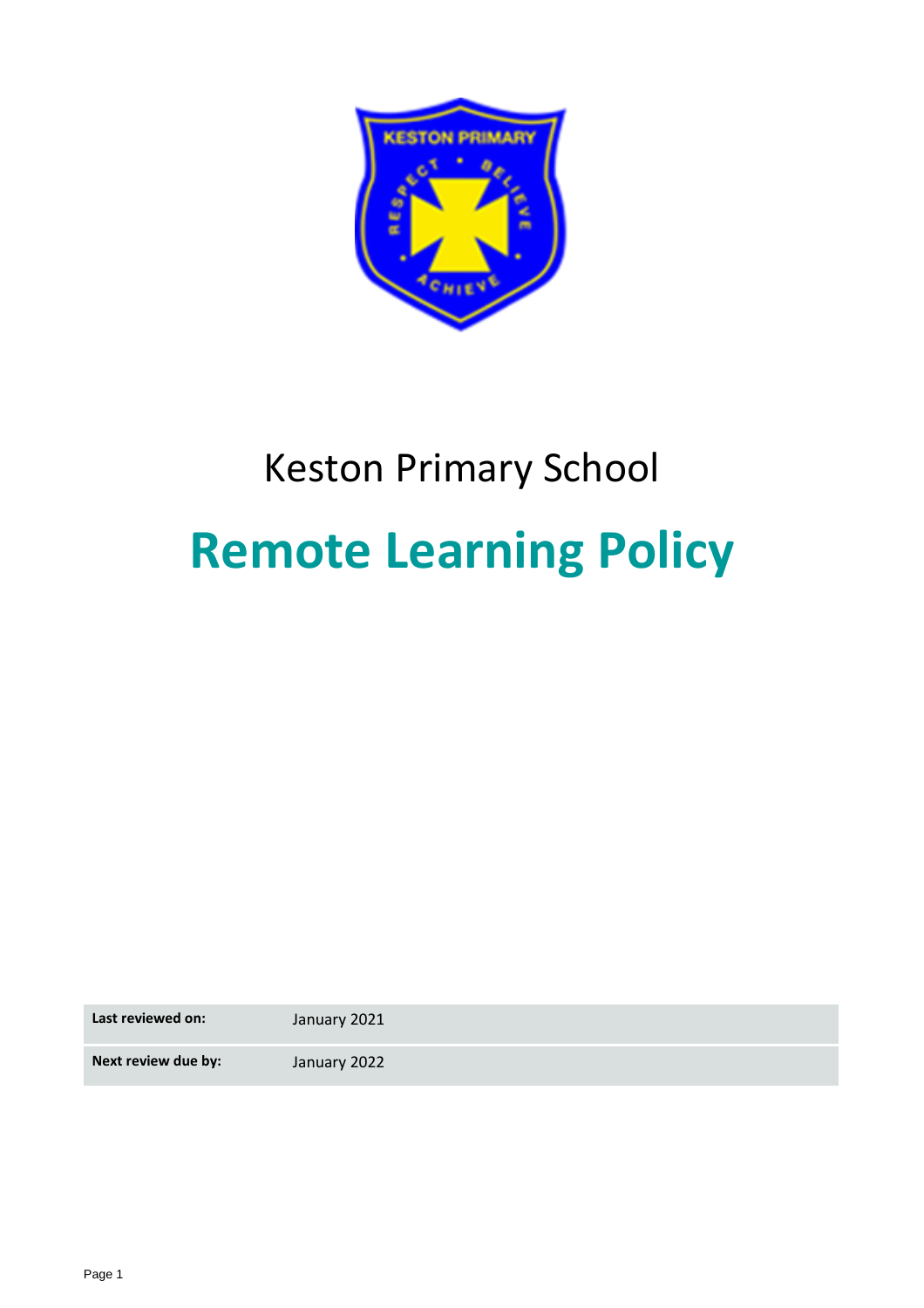# **Contents**

# <span id="page-1-0"></span>**1. Aims**

This remote learning policy for staff aims to:

- $\triangleright$  Ensure consistency in the approach to remote learning for pupils who are not in school
- $\triangleright$  Set out expectations for all members of the school community with regards to remote learning
- $\triangleright$  Provide appropriate guidelines for data protection

### <span id="page-1-1"></span>**2. Roles and Responsibilities**

### **2.1 Teachers**

When providing remote learning, teachers must be available between 8.10 a.m. and 4.00p.m.

If they are unable to work for any reason during this time, for example due to sickness or caring for a dependent, they should report this using the normal absence procedure.

When providing remote learning, teachers are responsible for:

- $\triangleright$  Setting work:
	- o Initially for the children in their year group. Should a teacher become unwell and is therefore unable to work from home, colleague teachers may be required to undertake planning and assessment of additional year groups' remote learning
	- o Work to be set/scheduled daily and be available to parents by 8.00am at the latest
	- o Work to be uploaded to Keston's distance learning platforms for teachers to follow remote learning procedures
	- $\circ$  Teachers to follow long term and medium term plans. Work to be monitored by subject coordinators, and senior leaders.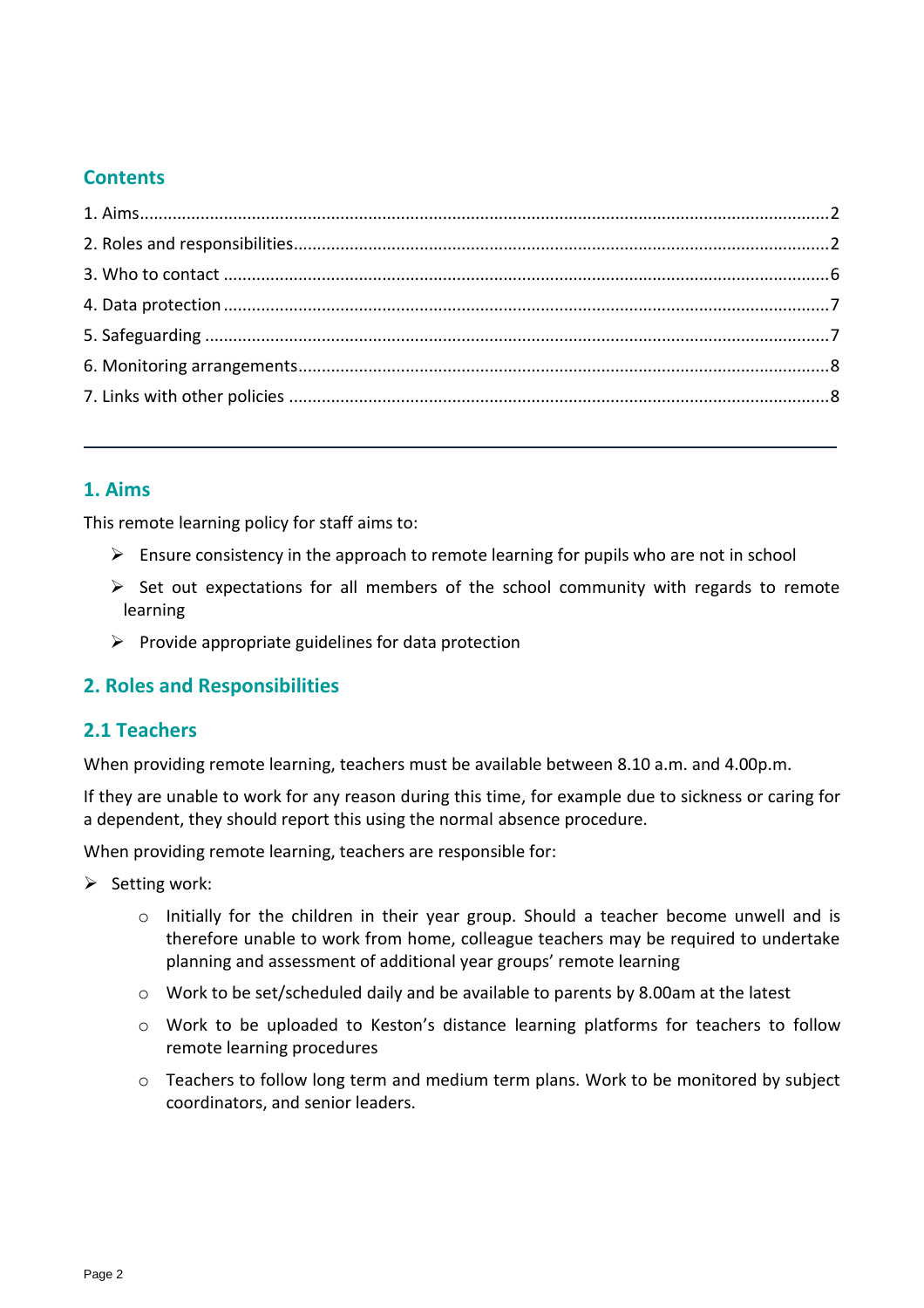- $\triangleright$  Providing feedback on work
	- o Feedback given via changes to work or privately shared with pupil via the 'comment' option
	- o Teachers monitor pupil responses to daily learning activities
	- $\circ$  Feedback will be given continuously and all work marked by the end of the week.
	- o Conversations about learning received via email should be responded to within 24hours.
- $\triangleright$  Keeping in touch with pupils who are not in school and their parents
	- $\circ$  Teachers to phone parents who are requesting help via Keston's distance learning platform, or via the class email addresses. Teachers to phone those parents who do not have access to Keston's distance learning platform and set tasks for those pupils in an alternative way. Teachers to check in on SEND and vulnerable pupils via telephone.
	- o Teachers to phone parents within working hours or contact parents via the class email addresses (a year group teaching colleague or member of SLT may call on their behalf);
	- o Teachers to address any behavioural issues such as failing to complete work, through a telephone call to parents and carers. Which should then be recorded on CPOMS.
	- o Complaints or concerns shared by pupils or parents should be raised with the DSL and DDSLs.
- $\triangleright$  Attending virtual meetings with staff, parents and pupils
	- $\circ$  Teachers will adhere to a professional dress code as outlined in the School's Code of Conduct policy.
	- o Attending meetings virtually, teachers will avoid areas with background noise and have an appropriate background to their camera.
	- $\circ$  Teachers will adhere to the responsibilities above unless directed otherwise by a member of the Senior Leadership Team.

# **2.2 Learning Support Assistants**

When assisting with remote learning, Learning Support Assistants must be available between their normal working hours.

If they are unable to work for any reason during this time, for example due to sickness or caring for a dependent, they should report this using the normal absence procedure.

When assisting with remote learning, Learning Support Assistants are responsible for:

- $\triangleright$  Supporting pupils who are not in school with learning remotely:
	- o Preparation of resources.
	- o Providing feedback and support via phone calls/TEAMs meetings.
- $\triangleright$  Attending virtual TEAMs meetings with teachers, parents and pupils:
	- $\circ$  Adhere to a professional dress code as outlined in the School's Code of Conduct.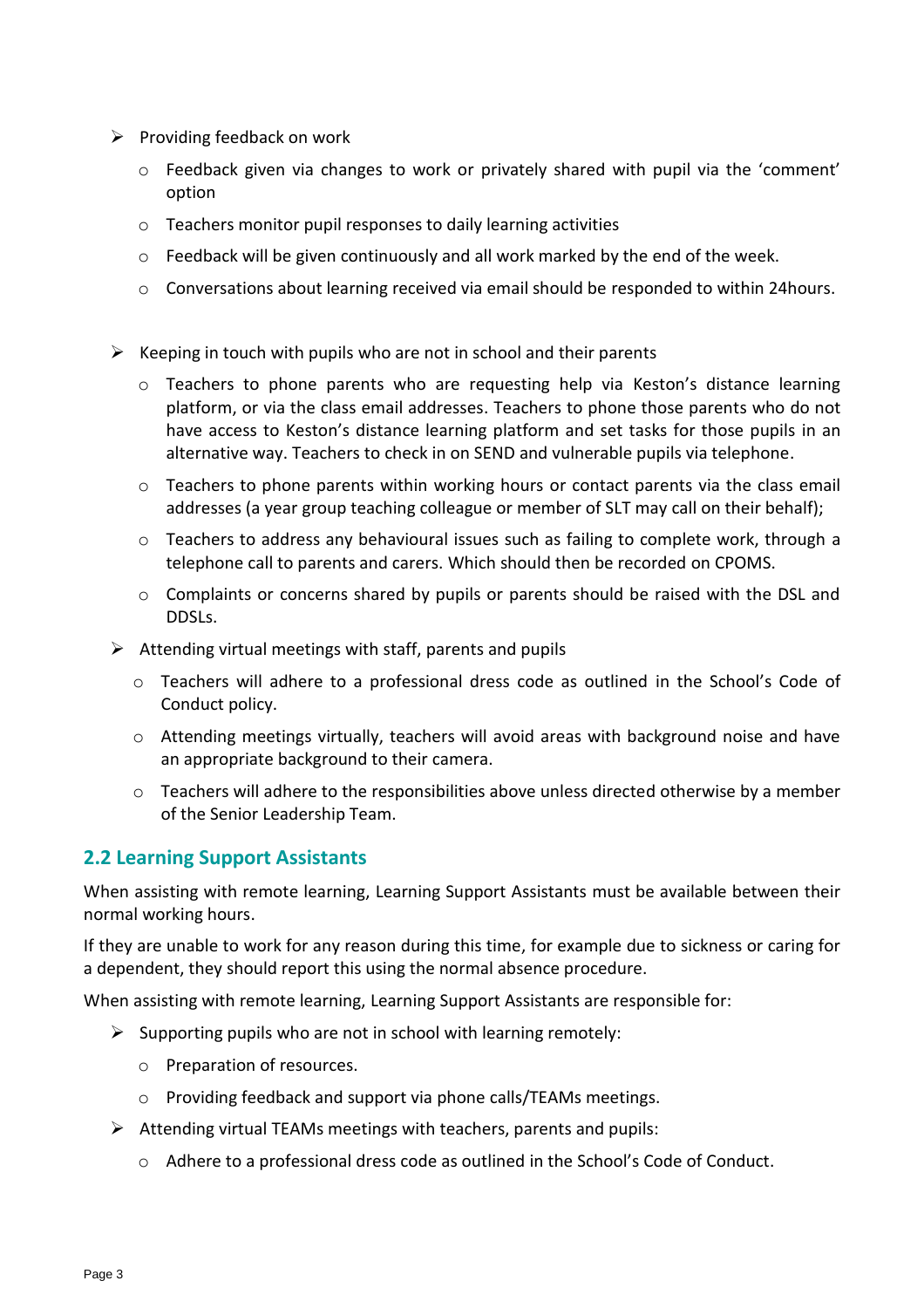$\circ$  Avoid areas with background noise, nothing inappropriate in the background.

If Learning Support Assistants are working in school supporting key worker and vulnerable children, their responsibilities will include supporting activities within each bubble, preparation of resources, provision of first aid etc.

# **2.3 Subject Coordinators**

Alongside their teaching responsibilities, subject coordinators are responsible for:

- ➢ Working with teachers teaching their subject remotely to make sure all work set is appropriate and consistent.
- $\triangleright$  Working with other subject leads and senior leaders to make sure work set remotely across all subjects is appropriate and consistent, and deadlines are being set appropriately, taking into consideration other deadlines.
- $\triangleright$  Monitoring the remote work set by teachers in their subject explain how they will do this, such as through regular meetings with teachers or by reviewing work set.
- $\triangleright$  Alerting teachers to resources they can use to teach their subject remotely.

# **2.4 Senior Leaders**

Alongside any teaching responsibilities, senior leaders are responsible for:

- $\triangleright$  Co-ordinating the remote learning approach across the school Kelly Storey Assistant Head teacher will be responsible for this.
- $\triangleright$  Monitoring the effectiveness of remote learning this will be achieved through regular meetings with teachers and subject leaders, reviewing work set and reaching out for feedback from pupils and parents.
- $\triangleright$  Monitoring the security of remote learning systems, including data protection and safeguarding considerations.

### **2.5 Designated Safeguarding Lead**

Please see the school's Safeguarding Policy for detailed information.

The DSL is responsible for:

#### **Supporting Pupils not in school**

 $\triangleright$  We will ensure that there is a robust communication plan in school for all pupils who we have identified as being vulnerable but who do not meet the criteria of the definition of "vulnerable children" as defined in the Early Help and Safeguarding Policy (p 23). Such pupils may be subject to early help or have been referred to the School Safeguarding Team, prior to the closure of the school, as being in need of support or emotional well-being. There should be a communication plan in place to ensure that there is contact with parents/carers to offer any support required. Details of this plan must be included in the Child Protection records or on any online CP management programme and subject to regular review.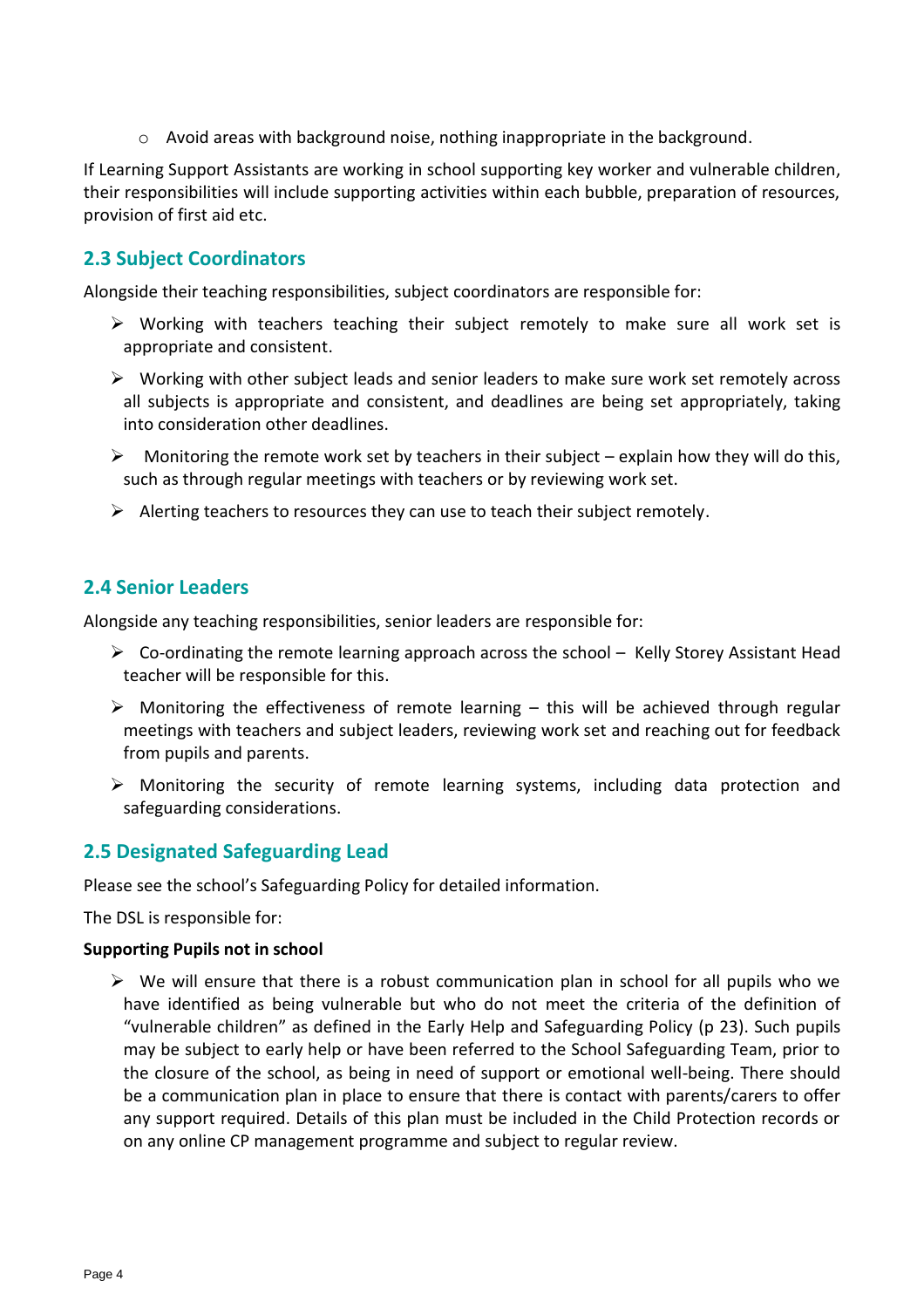$\triangleright$  If the pupil is "looked after" the Inclusion Lead and DSL must liaise with the Croydon Virtual School.

### **Online Safety**

Interactions between staff and pupils using video communication must take into account the following:

- $\triangleright$  Only use video lessons when a parent is present with the child;
- $\triangleright$  Be situated in a suitable 'public' living area within the home with an appropriate background – 'private' living areas within the home, such as bedrooms, are not permitted during video communication;
- $\triangleright$  Use appropriate language this includes others in the household;
- $\triangleright$  Maintain the standard of behaviour expected in school;
- $\triangleright$  Use the necessary equipment and computer programs as intended;
- $\triangleright$  Not record, store, or distribute video material;
- $\triangleright$  Ensure a stable internet connection to avoid disruption to lessons;
- $\triangleright$  Always remain aware that they are visible;
- $\triangleright$  Be particularly aware of online learning tools and systems in line with privacy and data protection/ GDPR requirements;
- $\triangleright$  The school will ensure that the Data Protection Officer is aware if any new communications platforms are being used.

### **2.6 Computing Lead/IT Support**

The Computing Lead alongside IT Support (Openair) are responsible for:

- $\triangleright$  Fixing issues with systems used to set and collect work;
- $\triangleright$  Helping staff with any technical issues they're experiencing
- ➢ Reviewing the security of remote learning systems and flagging any data protection breaches to the data protection officer.
- $\triangleright$  Assisting pupils and parents with accessing the internet or devices.

### **2.7 Inclusion Leader (SENDCo)**

The Inclusion Leader is responsible for:

 $\triangleright$  Monitoring SEND, or vulnerable pupils during any lockdown.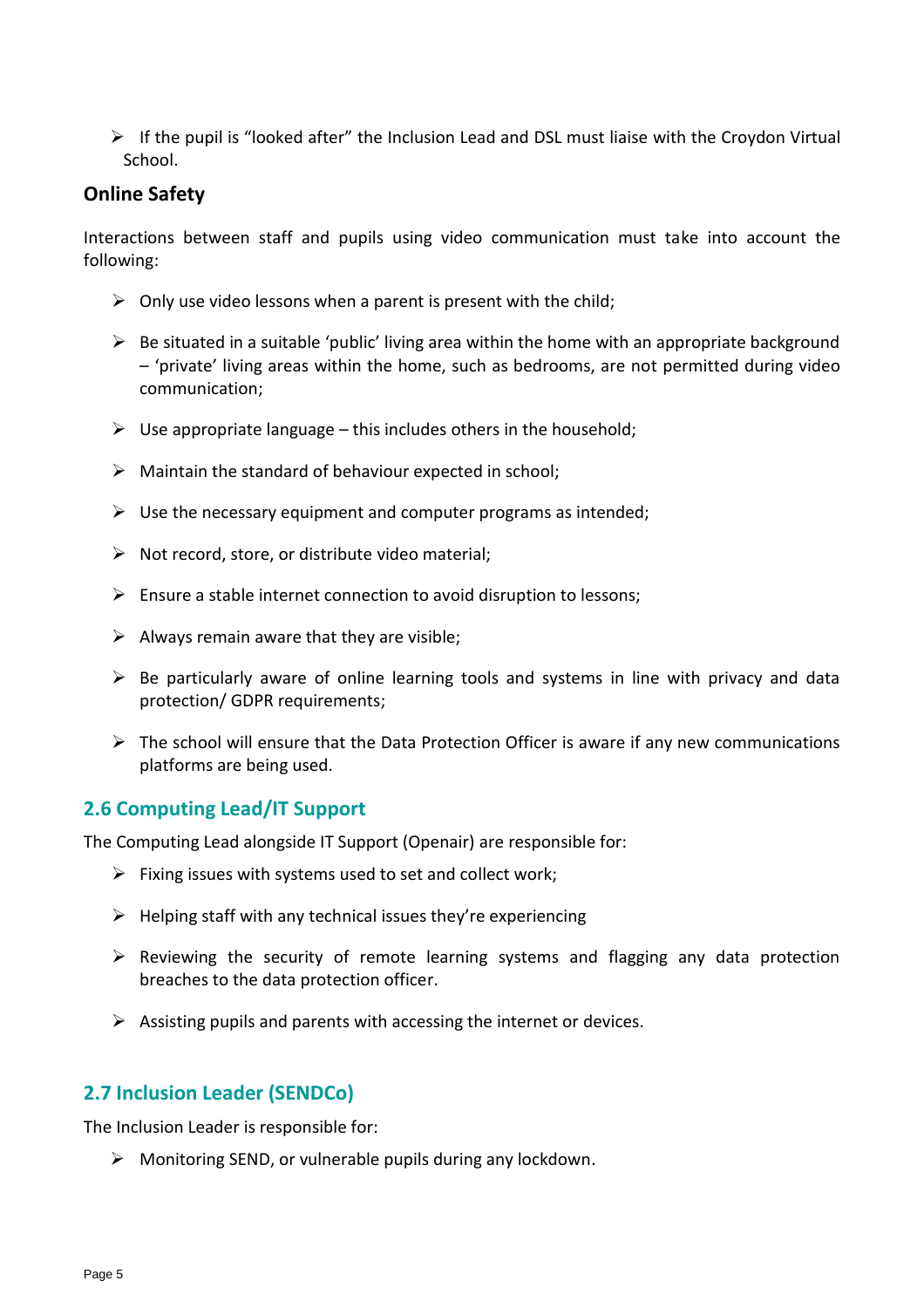- $\triangleright$  Ensuring that differentiated work is prepared for children with SEND on Keston's distance learning platform.
- $\triangleright$  Being a point of contact and advice for teachers to provide appropriate work for children with SEND.
- $\triangleright$  Liaising with families to ensure the best outcomes for vulnerable children or children with SEND, as part of the Senior Leadership Team.

#### **2.8 Pupils and Parents**

Staff can expect pupils learning remotely to:

- $\triangleright$  Be contactable during the school day although consider they may not always be in front of a device the entire time.
- $\triangleright$  Complete work to the deadline set by teachers.
- $\triangleright$  Seek help if they need it.
- $\triangleright$  Alert teachers if they are not able to complete work.

Staff can expect parents with children learning remotely to:

- $\triangleright$  Make the school aware if their child is sick or otherwise cannot complete work.
- $\triangleright$  Seek help from the school if they need it.
- $\triangleright$  Be respectful when making any complaints or concerns known to staff.

#### **2.9 Governing Board**

The governing board is responsible for:

- $\triangleright$  Monitoring the school's approach to providing remote learning to ensure education remains as high quality as possible.
- $\triangleright$  Ensuring that staff are certain that remote learning systems are appropriately secure, for both data protection and safeguarding reasons.

#### <span id="page-5-0"></span>**3. Who to Contact**

If staff have any questions or concerns about remote learning, they should contact the following individuals:

- ➢ Issues in setting work talk to the relevant subject lead / Phase Leader or Inclusion Leader if SEND.
- $\triangleright$  Issues with behaviour talk to the Phase Leader in the first instance and escalate if necessary, through the behaviour policy.
- $\triangleright$  Issues with IT talk to computing coordinator / Log with OpenAir
- ➢ Issues with their own workload or well-being talk to the Assistant Heads / Head of School.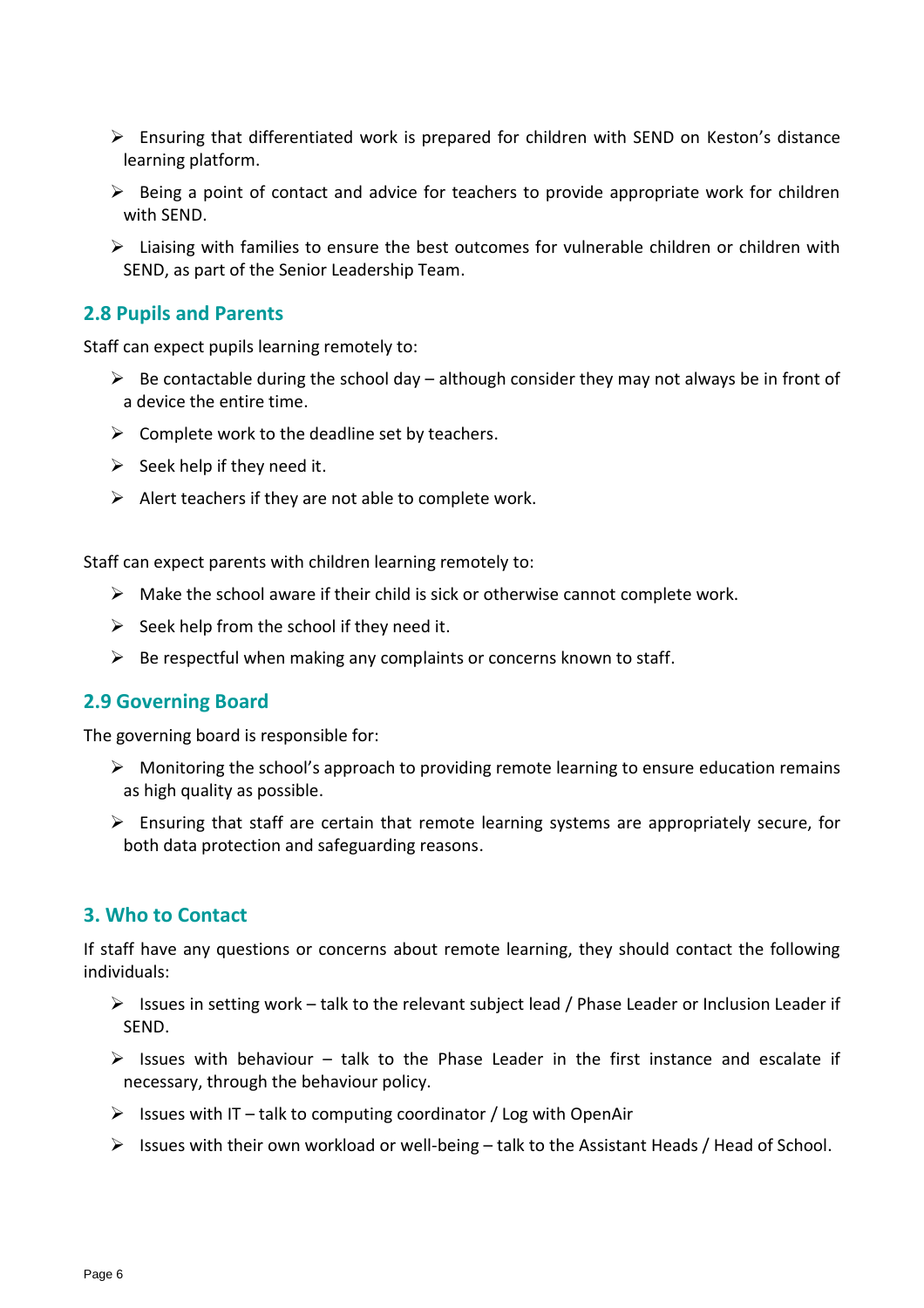- $\triangleright$  Concerns about data protection talk to the Data Protection Officer.
- $\triangleright$  Concerns about safeguarding use CPOMS and talk to the DSL.

#### <span id="page-6-0"></span>**4. Data Protection**

#### **4.1 Accessing personal data**

When accessing personal data for remote learning purposes, all staff members will:

- ➢ Access through the remote connection Connect2Schools;
- $\triangleright$  Only use work devices when accessing personal data;
- $\triangleright$  Not leave data visible for others to see in the home on screen;
- ➢ Password protect any document with sensitive data being sent, or send via Egress Switch.

#### **4.2 Processing Personal Data**

Staff members may need to collect and/or share personal data as part of the remote learning system. As long as this process is necessary for the school's official functions, individuals will not need to give permission for this to happen. However, staff are reminded to collect and/or share as little personal data as possible online.

#### **4.3 Keeping Devices Secure**

All staff members will take appropriate steps to ensure their devices remain secure. This includes, but is not limited to:

- $\triangleright$  Keeping the device password protected strong passwords are at least 8 characters, with a combination of upper and lower case letters, numbers and special characters (e.g. asterisk or currency symbol).
- $\triangleright$  Ensuring the hard drive is encrypted this means if the device is lost or stolen, no one can access the files stored on the hard drive by attaching it to a new device.
- $\triangleright$  Making sure the device locks if left inactive for a period of time.
- $\triangleright$  Not sharing the device among family or friends.
- $\triangleright$  Installing antivirus and anti-spyware software.
- $\triangleright$  Keeping operating systems up to date always install the latest updates.

### <span id="page-6-1"></span>**5. Safeguarding**

Please see our updated Early Help and Safeguarding Policy 2020 as well as our COVID-19 addendum.